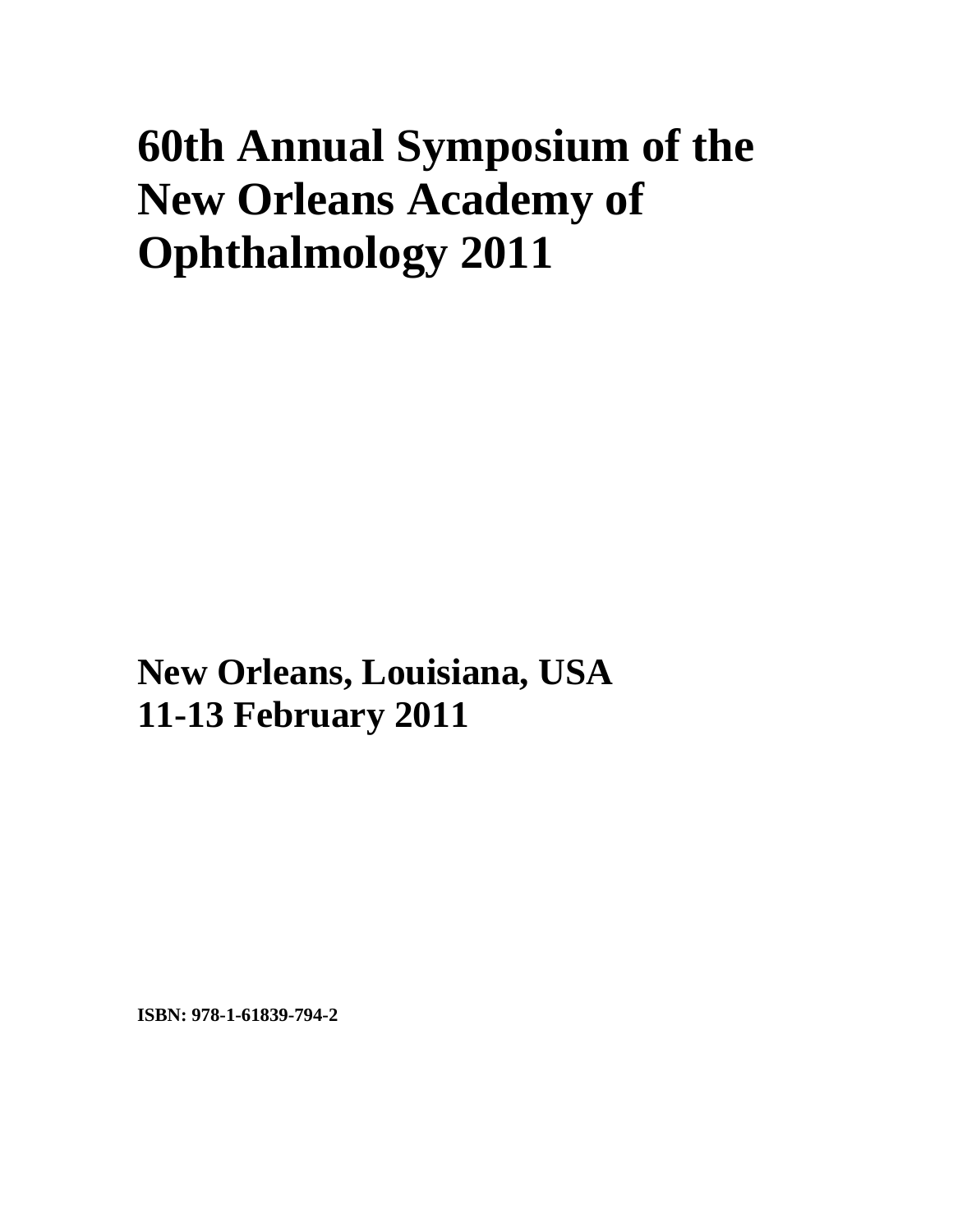**Printed from e-media with permission by:** 

Curran Associates, Inc. 57 Morehouse Lane Red Hook, NY 12571



**Some format issues inherent in the e-media version may also appear in this print version.** 

Copyright© (2011) by the New Orleans Academy of Ophthalmology All rights reserved.

Printed by Curran Associates, Inc. (2012)

For permission requests, please contact the New Orleans Academy of Ophthalmology at the address below.

New Orleans Academy of Ophthalmology 7733 Maple Street New Orleans, Louisiana 70118

Phone: (504) 861-2550 Fax: (504) 861-2549

web@noao.org

## **Additional copies of this publication are available from:**

Curran Associates, Inc. 57 Morehouse Lane Red Hook, NY 12571 USA Phone: 845-758-0400 Fax: 845-758-2634 Email: curran@proceedings.com Web: www.proceedings.com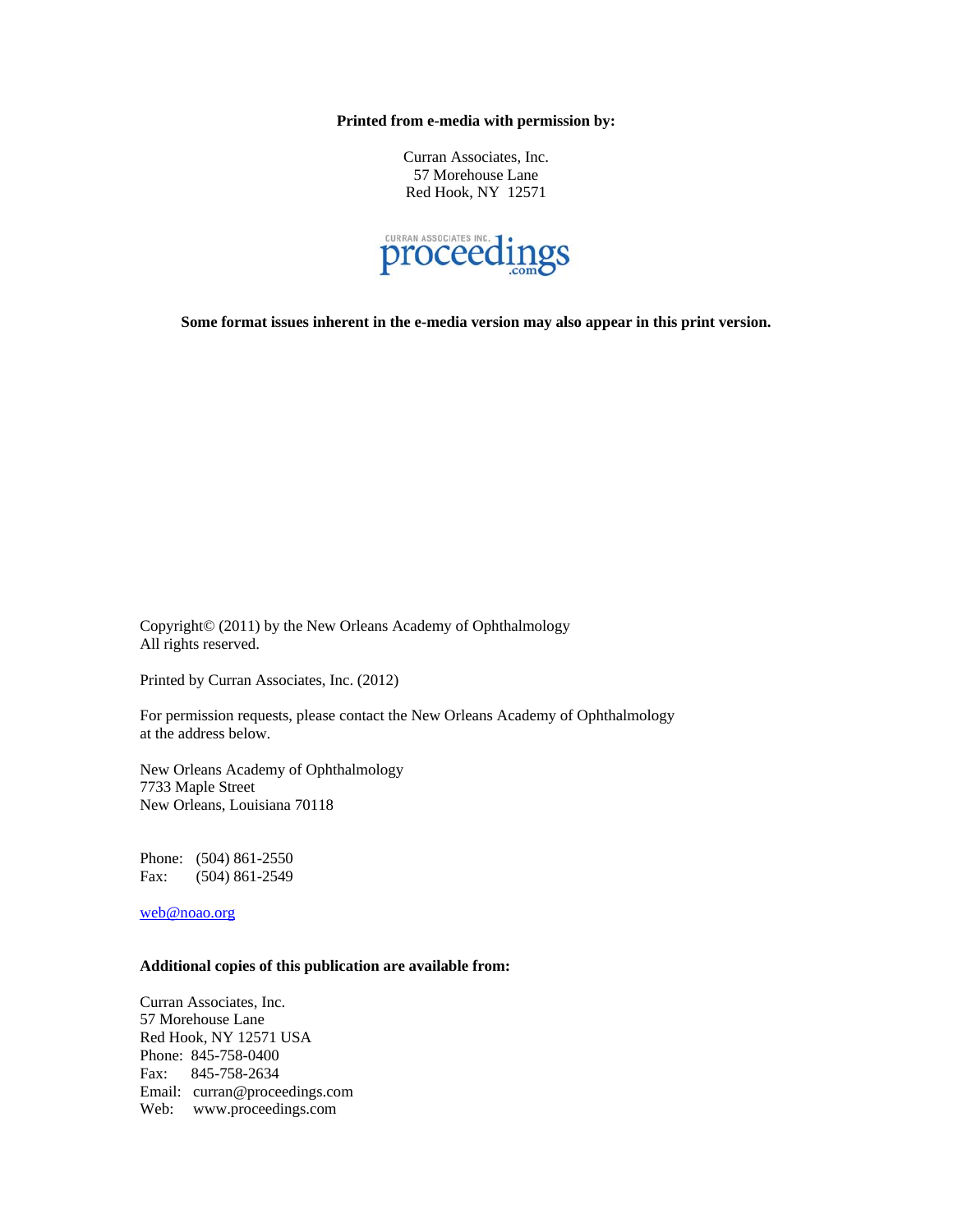## **TABLE OF CONTENTS**

| N/A                                                                                                |  |
|----------------------------------------------------------------------------------------------------|--|
|                                                                                                    |  |
| Roger F. Steinert                                                                                  |  |
|                                                                                                    |  |
| Bonnie An Henderson                                                                                |  |
| Alan Crandall, Parag Majmudar, Roger Steinert                                                      |  |
|                                                                                                    |  |
| Roger F. Steinert                                                                                  |  |
| Karl Stonecipher                                                                                   |  |
|                                                                                                    |  |
| Roger F. Steinert, Irving H. Leopold                                                               |  |
|                                                                                                    |  |
| C. Stephen Foster                                                                                  |  |
| C. Stephen Foster                                                                                  |  |
|                                                                                                    |  |
| Todd P. Margolis                                                                                   |  |
| Russell N. Van Gelder                                                                              |  |
|                                                                                                    |  |
| Russell N. Van Gelder                                                                              |  |
| Russell N. Van Gelder                                                                              |  |
| Roger F. Steinert                                                                                  |  |
|                                                                                                    |  |
| Roger F. Steinert                                                                                  |  |
| C. Stephen Foster                                                                                  |  |
| David R. Hardten                                                                                   |  |
|                                                                                                    |  |
| Parag A. Majmudar                                                                                  |  |
| David R. Hardten                                                                                   |  |
| Karl Stonecipher                                                                                   |  |
|                                                                                                    |  |
| David R. Hardten, Parag Majmudar, Karl Stonecipher                                                 |  |
| Riboflavin and Ultraviolet Light Collagen Crosslinking: An Update with Implications for Refractive |  |
| David R. Hardten                                                                                   |  |
| Karl Stonecipher                                                                                   |  |
| David R. Hardten                                                                                   |  |
| C. Stephen Foster                                                                                  |  |
|                                                                                                    |  |
| Russell N. Van Gelder                                                                              |  |
|                                                                                                    |  |
| Russell N. Van Gelder                                                                              |  |
| Todd P. Margolis                                                                                   |  |